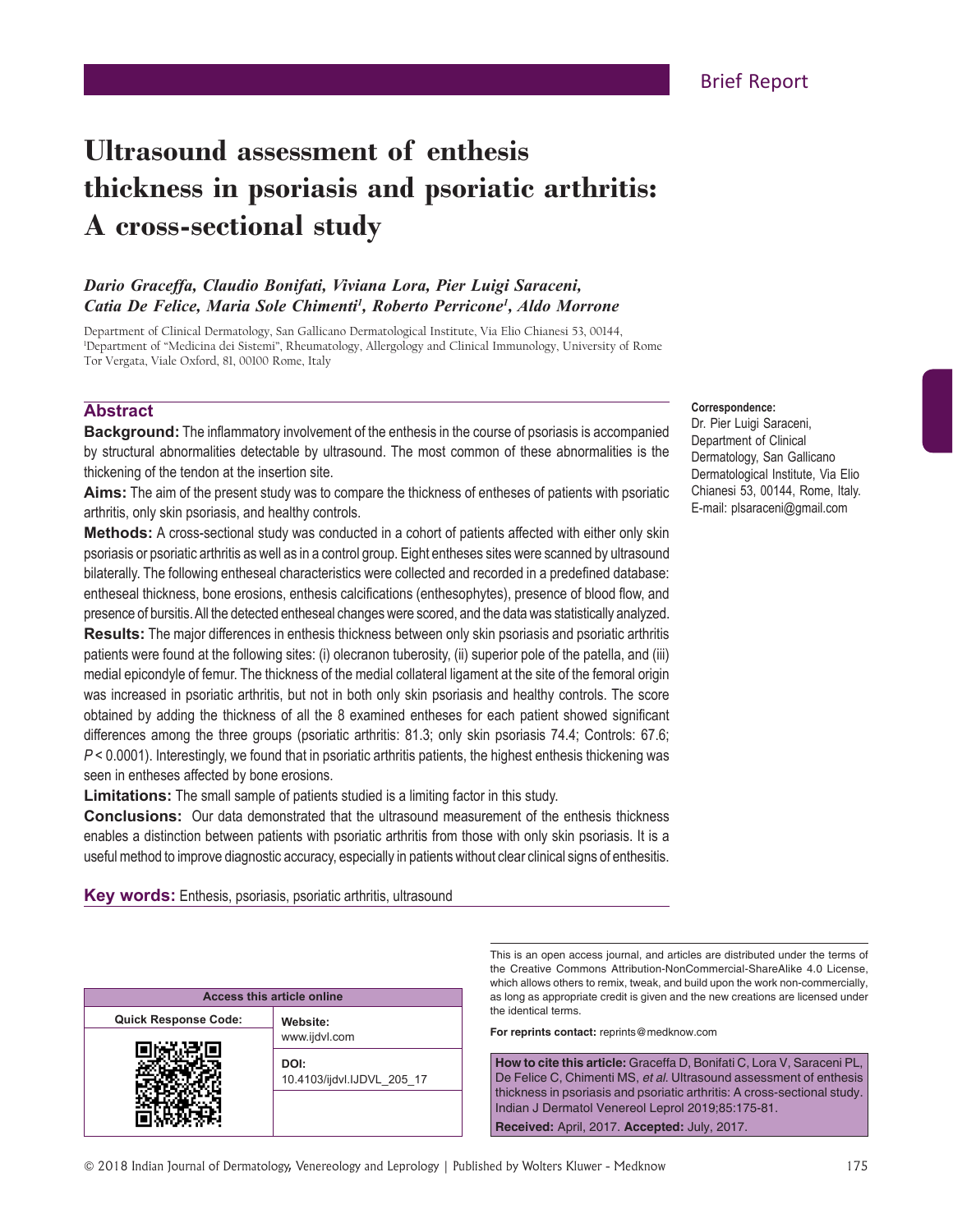## **Introduction**

Enthesitis is an inflammation at the insertion of ligaments, tendons, or joint capsules to bone. It is a typical feature of spondyloarthritis (SpA), a family of inflammatory rheumatic diseases including psoriatic arthritis that share common clinical features as dactylitis, peripheral arthritis, and involvement of spine joints.<sup>1,2</sup>

Enthesitis is the earliest event in the course of psoriatic arthritis and could be the only clinical manifestation of the disease.<sup>1</sup> Enthesitis has been hypothesized to be the result of an exaggerated innate immunity response that plays a pivotal role in directing the subsequent adaptive immune response.<sup>3</sup> The clinical assessment of enthesitis is predominantly performed by eliciting tenderness at the entheses' sites. Specific clinical tools have been validated to assess enthesitis such as the Leeds Enthesitis Index (LEI) and the Maastricht Ankylosing Spondylitis Enthesitis Score (MASES).4,5

However, an entheseal involvement is often misdiagnosed and undertreated in many psoriasis patients.<sup>6</sup>

Musculoskeletal ultrasound in combination with power Doppler is a valid and reliable technique for the diagnosis and follow‑up of patients with psoriatic arthritis with enthesis involvement $7-9$ 

In the past decades, different ultrasound enthesitis scores have been developed. The most used are: (i) Glasgow Ultrasound Enthesitis Scoring System (GUESS) which examines posterior and inferior pole of the calcaneus, superior and inferior pole of patella; and (ii) Madrid Sonographic Enthesis Index (MASEI) which assesses posterior and inferior pole of the calcaneus, superior and inferior pole of patella, tibial tuberosity and olecranon tuberosity.<sup>7,9,10</sup>

Methodological complexity and inter-observer variability are the main factors that limit the use of the above cited scores in clinical practice. Furthermore there is no clarity on the meaning to be attributed to each elemental lesion, and which of these best discriminate between inflammatory and degenerative processes affecting the osteotendinous iunction.<sup>7,9,11-13</sup>

In our experience, the ultrasound measurement of the enthesis thickness represents the best tool for the assessment of enthesitis for several reasons: (i) the thickening may be considered an early sign of inflammation compared to the presence of hypervascularization, calcifications, and erosions; (ii) it is an operator-independent method; and (iii) finally it is reliable and easy to use.<sup>14,15</sup>

#### **Aim of the study**

The aim of the present study was to compare the ultrasound measurement of the thickness of 8 enthesis sites between

| Graceffa. <i>et al.</i> |  | Enthesis thickness in psoriasis and psoriatic arthritis |  |  |
|-------------------------|--|---------------------------------------------------------|--|--|
|                         |  |                                                         |  |  |

| Table 1: Characteristics of the study population |                 |                                 |                 |          |  |  |
|--------------------------------------------------|-----------------|---------------------------------|-----------------|----------|--|--|
| <b>Variables</b>                                 |                 | PsA (n=57) PsO (n=45) HC (n=50) |                 | P        |  |  |
| Age                                              | $48+9.2$        | $46.3 \pm 13.4$                 | $43.9 \pm 12.1$ | 0.31     |  |  |
| Sex (female/male)                                | 25/32           | 17/28                           | 23/27           | 0.7      |  |  |
| Height (cm)                                      | $173.7 \pm 8.7$ | $172 \pm 8.5$                   | $173.2 \pm 8.1$ | 0.61     |  |  |
| Weight (kg)                                      | $80.4 \pm 20.2$ | $74.3 \pm 15.6$                 | $76.3 \pm 18.6$ | < 0.001  |  |  |
| <b>BMI</b>                                       | $22.9 \pm 7.1$  | $24.9 \pm 3.2$                  | $24.3 \pm 3.6$  | 0.7      |  |  |
| Age of onset of PsO                              | $32.4 \pm 13.6$ | $24.2 \pm 10.2$                 |                 | 0.01     |  |  |
| Age of onset of PsA                              | $43.5 \pm 9.4$  |                                 |                 |          |  |  |
| <b>PASI</b>                                      | $6.5 \pm 8.2$   | $12.5 \pm 9.6$                  |                 | < 0.001  |  |  |
| <b>DLQI</b>                                      | $5.7\pm 6.5$    | $9.8 \pm 6.8$                   |                 | < 0.001  |  |  |
| VAS pain                                         | $20.3 \pm 6.5$  |                                 |                 |          |  |  |
| Nails involvement $(\% )$                        | 33/50(66)       | 24/50(48)                       |                 | < 0.001  |  |  |
| <b>TJC</b>                                       | $3.1 \pm 4.8$   |                                 |                 |          |  |  |
| <b>SJC</b>                                       | $1.4\pm2.6$     |                                 |                 |          |  |  |
| <b>HAQ</b>                                       | $0.5 \pm 0.7$   |                                 |                 |          |  |  |
| Use of $TNF-\alpha$ blocker                      | 40(70)          | 8 (18)                          |                 | < 0.0001 |  |  |
| Use of DMARDs                                    | 11(19)          | 12(27)                          |                 | 0.47     |  |  |
| Use of NSAIDs                                    | 6(10)           |                                 |                 |          |  |  |

Data expressed as mean±SD. PsA: Psoriatic arthrirtis, PsO: Skin psoriasis alone, HC: Healthy controls, PASI: Psoriasis Area and Severity Index, DLQI: Dermatology Life Quality Index, VAS: Visual analog scale, TJC: 66/68 American College of Rheumatology tender joint count, SJC: 66/68 American College of Rheumatology swollen joint count, HAQ: Health Assessment Questionnaire, TNF: Tumor necrosis factor, DMARDs: Disease-modifying antirheumatic drugs, BMI: Body mass index, NSAIDs: Nonsteroidal anti-inflammatory drugs, SD: Standard deviation

patients with psoriatic arthritis, only skin psoriasis, and healthy controls, to verify if it is an effective and reliable tool for improving diagnostic accuracy, especially in patients without clear clinical signs of enthesitis. Our ultrasound assessment included the evaluation of two sites never considered so far: (i) the lateral epicondyle of the elbow and (ii) the medial epicondyle of femur.

#### **Methods**

This was a cross-sectional study conducted in a cohort of patients attending our outpatient dermatology clinic for psoriasis in Rome.

The study was approved by the local ethics committee and was conducted in accordance with the ethical principles of the Declaration of Helsinki.

Demographical, clinical, and treatment-related characteristics of the study population are shown in Table 1.

Forty-five consecutive patients with only skin psoriasis and 57 with psoriatic arthritis (without clinical signs of active enthesitis) were examined between December 2014 and December 2015. The diagnosis of inflammatory arthritis was made by the consultant rheumatologists (GD and CMS) based on detailed history and physical examination. Patients were classified as affected by psoriatic arthritis in agreement with CASPAR criteria.<sup>16</sup> The diagnosis of skin psoriasis was confirmed by a trained dermatologist (BC).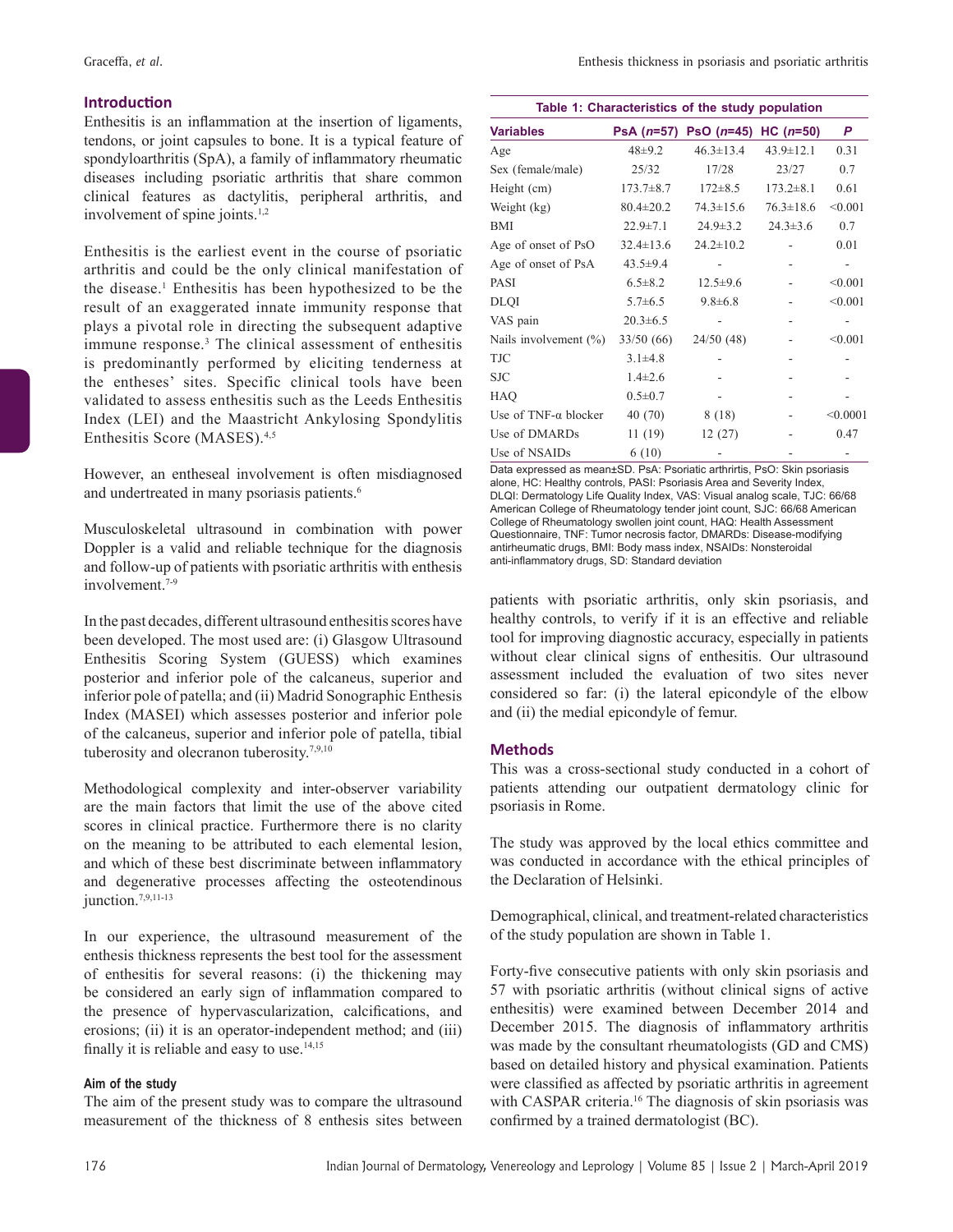All patients with psoriatic arthritis were under systemic therapy at the time of ultrasound examination – 40 with biologic DMARDs, 11 with conventional DMARDs, and 6 with NSAIDs.

Twenty of 45 only skin psoriasis patients were under systemic treatment, and the others were treated only with topical medications or UVB.

Patients with clinically active enthesitis (defined as tenderness and/or swelling at the site of an enthesis) were excluded to better explore subclinical entheseal involvement.

Fifty age and sex-matched individuals selected from the hospital staff served as healthy controls. All participants gave their signed informed consent before inclusion in the study.

All ultrasound examinations and entheses thickness measurements were performed by a rheumatologist, blinded to clinical diagnosis, (DG) using a MyLab70 (EsaoteSpA, Genoa, Italy) equipped with a 6–18 MHz broadband linear transducer.

The following 8 enthesis sites were scanned bilaterally: lateral epicondyle, olecranon tuberosity, superior pole of the patella, inferior pole of the patella, tibial tuberosity, medial epicondyle of femur (origin of the medial collateral ligament), superior pole of the calcaneus, and inferior pole of the calcaneus. The sonographer examined morphological and structural abnormalities in B mode, as well as the vascularization with power doppler at bony insertions in both longitudinal and transverse planes; the scan images were stored.

The following entheseal characteristics were collected and recorded in a predefined database: entheseal thickness, bone erosions, enthesis calcifications (enthesophytes), presence of blood flow, and presence of bursitis.

Entheseal thickness was measured at the point of maximal thickness, 2 mm proximal to the bone insertion, and the sum of the thickness of the 8 entheses of each patient was calculated and stored (thickness total score).

The presence of enthesophytes was assessed using a semi-quantitative score from 1 to 3 for each enthesis according to previous studies and the total obtained for each patient yielded a calcification score.<sup>6,9</sup>

Bone erosion was defined as an interruption of the cortical bone assessed in both longitudinal and transverse planes.

The normal ultrasound features and thickness of the entheses examined have been previously described.<sup>7,9,17,18</sup>

Power Doppler settings were standardized with a Doppler frequency of 8 MHz and pulse repetition frequency of 0.5 kHz.

The sample was not sized for a powerful statistical analysis so, results should be interpreted cautiously. Continuous variables were described as median (range) or mean  $\pm$  SD according to the distribution. Comparisons among different groups were carried out using Kruskal Wallis analysis (KW), the Mann–Whitney *U*-test and Pearson's Chi-square as necessary. Pearson coefficient was used for correlations. In all statistical analyses, significance was defined as *P* < 0.05. Statistical analyses were performed using the GraphPad Prism 5.02 version (GraphPad software Inc, La Jolla, CA, USA).

## **Results**

## **Differences in enthesis thickness across the groups**

The respective differences in enthesis thickness have been summarized in Table 2.

- a. Elbow: Ultrasound examination of the lateral epicondyle showed a significant difference in the enthesis thickness bilaterally across the three groups (KW:  $P < 0.0001$ ). In particular, we found the highest difference comparing the right lateral epicondyle of psoriatic arthritis patients with the healthy controls group [psoriatic arthritis: 5.2 mm  $(3.9-7.1)$ ; healthy controls: 4.1 mm  $(3.1-5.9)$ ;  $P \le 0.0001$ ]. A difference of approximately 0.7 mm at the lateral epicondyle bilaterally was found between only skin psoriasis group and healthy controls  $(P = 0.003)$ . Only slight differences emerged comparing only skin psoriasis and psoriatic arthritis. The olecranon tuberosity enthesis thickness was bilaterally higher in psoriatic arthritis group compared to only skin psoriasis and healthy controls [psoriatic arthritis: 4.3 mm (3–5,8); only skin psoriasis: 3.8 mm (2.8–5.2); healthy controls: 3.5 mm (3–4.6). The following significances were found when comparisons among the different groups were performed: Psoriatic arthritis vs healthy controls  $P \leq 0.0001$ ; psoriatic arthritis vs only skin psoriasis  $P = 0.001$ , only skin psoriasis vs healthy controls  $P = 0.0085$
- b. Knee: At the four knee entheses examined, we found relevant differences across the three groups. The highest thickness difference was between the right superior pole of the patella of psoriatic arthritis patients and healthy controls [psoriatic arthritis: 7.8 mm (5.3–10.5); healthy controls: 5.4 mm (4.6– 7.6); *P* < 0.0001]. psoriatic arthritis group differed from only skin psoriasis at approximately 1.3 mm bilaterally  $(P < 0.0001)$ . At the medial epicondyle of femur, there was bilaterally a significant difference between psoriatic arthritis and healthy controls and between psoriatic arthritis and only skin psoriasis, respectively, but not between only skin psoriasis and healthy controls [significance: Psoriatic arthritis vs healthy controls,  $P = 0.0003$ ; psoriatic arthritis vs only skin psoriasis,  $P = 0.0022$ ; only skin psoriasis vs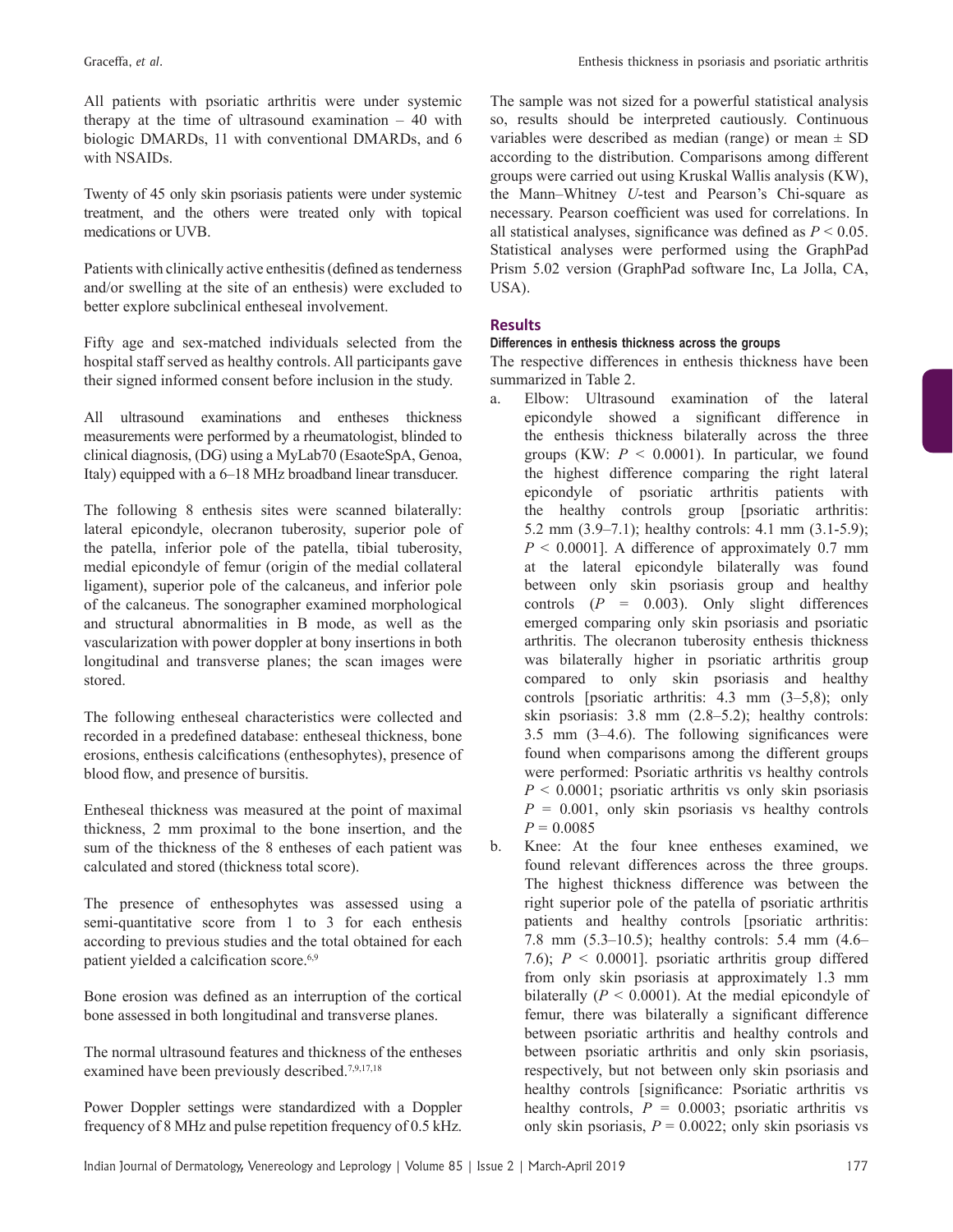| <b>Table 2: Enthesis thickness</b>                            |                  |                   |                 |                                                                                     |  |
|---------------------------------------------------------------|------------------|-------------------|-----------------|-------------------------------------------------------------------------------------|--|
| <b>Enthesis site</b>                                          | $PsA(n=57)$      | PsO $(n=45)$      | $HC (n=50)$     | P value                                                                             |  |
| Lateral epicondyle right (elbow)                              | $5.2(3.9-7.1)$   | $4.85(3.2 - 7.2)$ | $4.1(3.1-5.9)$  | PsA versus $HC: < 0.0001$<br>PsO versus HC: 0.003<br>PsA versus PsO: 0.017          |  |
| Lateral epicondyle left (elbow)                               | $5.1(3.9-6.9)$   | $5(3.3-6.2)$      | $4.35(3.3-5.7)$ | PsA versus $HC: < 0.0001$<br>PsO versus HC: 0.0017<br>PsA versus PsO: 0.04          |  |
| Olecranon tuberosity right                                    | $4.35(3-5.8)$    | $3.8(2.8-5.2)$    | $3.55(3-4.6)$   | PsA versus $HC: < 0.0001$<br>PsO versus $HC: 0.0085$<br>PsA versus PsO: 0.001       |  |
| Olecranon tuberosity left                                     | $4.3(3.1-7.1)$   | $3.8(2.9-4.9)$    | $3.55(2.9-4.7)$ | PsA versus $HC: < 0.0001$<br>PsO versus $HC: 0.0069$<br>PsA versus PsO: $< 0.0001$  |  |
| Superior pole of the calcaneus right                          | $4.6(3.4-6.5)$   | $4.35(3.4-8)$     | $4.65(3.7-5.6)$ | PsA versus HC: 0.37<br>PsO versus HC: 0.94<br>PsA versus PsO: 0.18                  |  |
| Superior pole of the calcaneus left                           | $4.8(3.6-7.9)$   | $4.65(3.6-6.4)$   | $4.55(3.4-5.5)$ | PsA versus HC: 0.19<br>PsO versus HC: 0.063<br>PsA versus PsO: 0.2                  |  |
| Superior pole of the patella right                            | $7.8(5.3-10.5)$  | $6.5(4.1-9.5)$    | $5.45(4.6-7.6)$ | PsA versus $HC: < 0.0001$<br>PsO versus HC: 0.0004<br>PsA versus PsO: $\leq 0.0001$ |  |
| Superior pole of the patella left                             | $7.3(4.5-10.6)$  | $6.25(4.8-8.3)$   | $5.3(4.8-7.2)$  | PsA versus $HC: < 0.0001$<br>PsO versus HC: 0.002<br>PsA versus PsO: $< 0.0001$     |  |
| Inferior pole of the patella right                            | $4.8(3.1-7.5)$   | $4.8(3.4-6.2)$    | $4.45(2.7-5.6)$ | PsA versus HC: 0.013<br>PsO versus HC: 0.05<br>PsA versus PsO: 0.64                 |  |
| Inferior pole of the patella left                             | $4.7(3.6-6.4)$   | $4.7(3.7-6.6)$    | $4.5(3.1-5.5)$  | PsA versus HC: 0.05<br>PsO versus HC: 0.21<br>PsA versus PsO: 0.56                  |  |
| Tibial tuberosity right                                       | $5(3.5-7.5)$     | $5(3.3-6.5)$      | $4.4(3.6-5.8)$  | PsA versus HC: 0.008<br>PsO versus HC: 0.0065<br>PsA versus PsO: 0.47               |  |
| Tibial tuberosity left                                        | $4.9(3.2 - 7.8)$ | 4.8 $(3.3-6.9)$   | $4.2(3.6-5.5)$  | PsA versus HC: 0.0045<br>PsO versus HC: 0.0038<br>PsA versus PsO: 0.93              |  |
| Medial epicondyle of femur (medial collateral ligament) right | 4.3 $(3.2-6.8)$  | $3.85(3.3-5.3)$   | $3.9(3-4.7)$    | PsA versus HC: 0.0003<br>PsO versus HC: 0.59<br>PsA versus PsO: 0.0022              |  |
| Medial epicondyle of femur (medial collateral ligament) left  | 4.2 $(3-6.1)$    | $3.9(3.2-5.3)$    | $3.75(3.2-5.2)$ | PsA versus $HC: < 0.0001$<br>PsO versus HC: 0.51<br>PsA versus PsO: 0.0015          |  |

Thickness is expressed as median (range) in mm; significance was defined as *P*≤0.05. PsA: Psoriatic arthritis, PsO: Skin psoriasis alone, HC: Healthy controls

| Table 3: Enthesis chronic abnormalities                                                                                                                       |           |                                               |          |          |  |
|---------------------------------------------------------------------------------------------------------------------------------------------------------------|-----------|-----------------------------------------------|----------|----------|--|
| Types of enthesis PsA $(n=57)$ PsO $(n=45)$ HC $(n=50)$<br><i>abnormalities</i>                                                                               |           |                                               |          | P        |  |
| Calcification score                                                                                                                                           |           | $22.5(12-36)$ 18 (11-29) 11.5 (2-19) < 0.0001 |          |          |  |
| Bone erosion count                                                                                                                                            | $3(0-12)$ | $1(0-5)$                                      | $\theta$ | < 0.0001 |  |
| Data are expressed as median (range), significance was defined as $P\leq 0.05$ .<br>PsA: Psoriatic arthritis, PsO: Skin psoriasis alone, HC: Healthy controls |           |                                               |          |          |  |

healthy controls,  $P = 0.59$ . The thickness differences detected at the origin and insertion of the patellar ligament emerged mainly by comparing the tibial tuberosity insertion of psoriatic arthritis and healthy controls [psoriatic arthritis: 5 mm (3.5–7.5); healthy controls: 4.4 (3.6–5.8); *P* = 0.008]

c. Heel: the analysis of the measurements carried out at the superior pole of the calcaneus showed only slight statistically not significant differences among the three groups (KW:  $P = 0.4$ ). At the inferior pole of the calcaneus, we found a slight but statistically significant difference among the three groups (KW: *P* < 0.0001), with the most relevant difference between patients with psoriatic arthritis and controls (0, 8 mm;  $P < 0.0001$ ).

## **Thickness total score**

The comparative analysis of the score obtained by summing the thickness of the 8 entheses for each patient showed statistically significant difference among the three groups with a median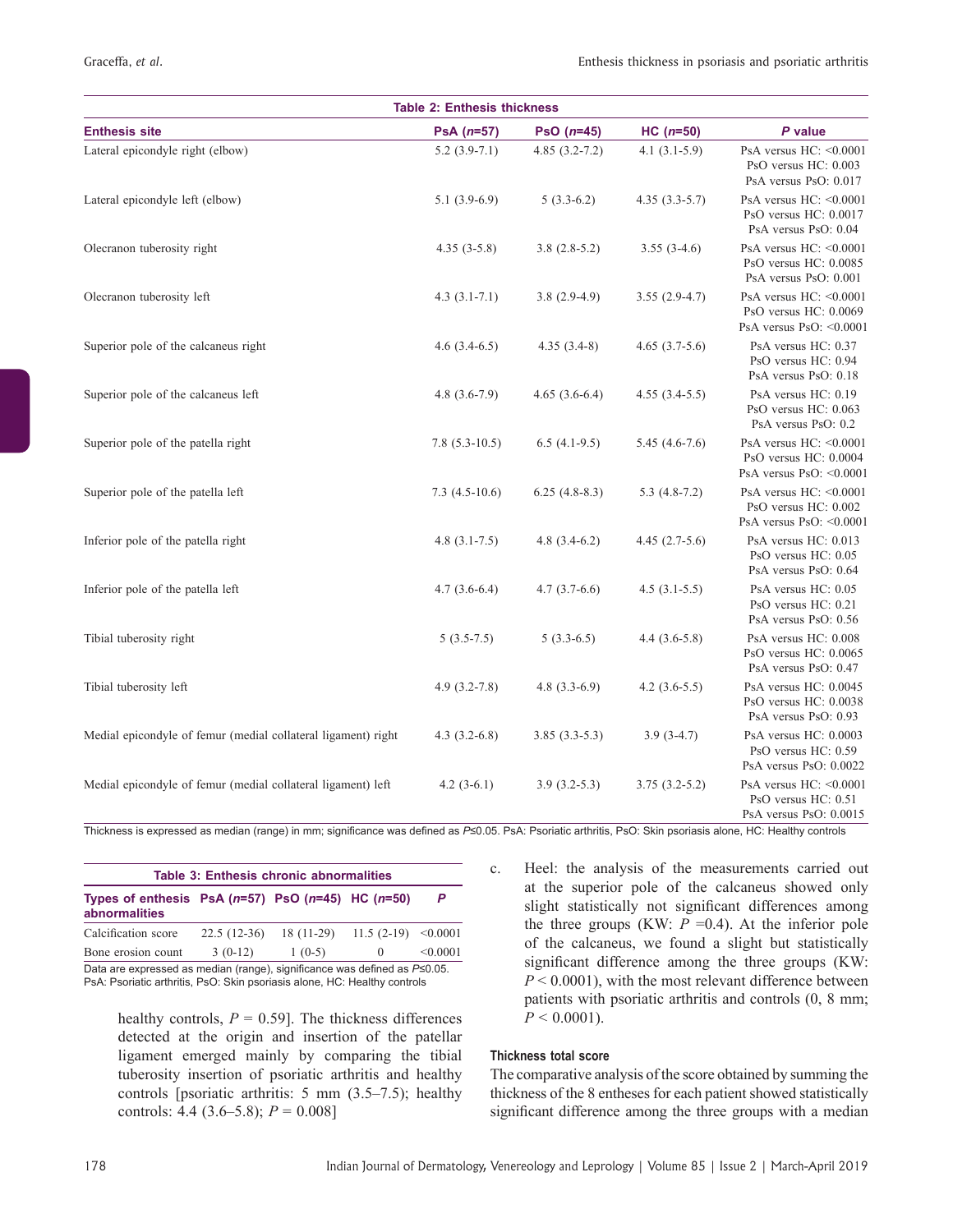of 81.3 mm (66.7–98.5) for psoriatic arthritis patients and respectively of 74.4 mm (63.6–87.6), and 67.6 mm (60.6–80.7) for only skin psoriasis group and controls (KW: *P* < 0.0001).

The thickness total score correlates with the number of erosions in psoriatic arthritis group but not in the only skin psoriasis patients and with the calcification score in psoriatic arthritis, only skin psoriasis and healthy controls [Erosions: Psoriatic arthritis Spearman  $r = 0.44$ ,  $P = 0.0006$ ; only skin psoriasis Spearman  $r = 0.28$ ,  $P = 0.07$  (n.s.); Calcification score: Psoriatic arthritis Spearman *r* = 0.6, *P* < 0.0001; only skin psoriasis Spearman  $r = 0.36$ ,  $P = 0.02$ ; healthy controls Spearman  $r = 0.38$ ,  $P = 0.01$ .

Interestingly, the thickness total score correlates with the BMI of the only skin psoriasis patients and controls [only skin psoriasis Spearman  $r = 0.42$ ,  $P = 0.006$ ; healthy controls Spearman  $r = 0.33$ ,  $P = 0.02$ ] but not with the BMI of the psoriatic arthritis group [Spearman  $r = 0.17$ ,  $P = 0.18$  (n.s.)]



**Figure 1a:** Normal ultrasound aspect of the insertion of the triceps tendon on the olecranon tuberosity

A slight correlation was found between the thickness total score and the age of patients with only skin psoriasis and psoriatic arthritis [psoriatic arthritis Spearman *r* = 0.29,  $P = 0.03$ ; only skin psoriasis Spearman  $r = 0.33$ ,  $P = 0.03$ ]. No correlation was found between the thickness total score and the age of onset of only skin psoriasis and psoriatic arthritis.

Finally, the thickness total score strictly correlates with the MASEI index in the three groups[psoriatic arthritis Spearman  $r = 0.63$ ,  $P < 0.0001$ ; only skin psoriasis Spearman  $r = 0.52$ , *P* = 0.0005; healthy controls Spearman *r* = 0.57, *P* < 0.0001].

#### **Enthesis chronic abnormalities**

The comparative analysis of the calcification score across the three groups and the bone erosion count is summarized in Table 3.

A sub‑analysis conducted on psoriatic arthritis patients with erosive changes of entheses revealed that of the 8



**Figure 1b:** Erosions, calcifications and thickening of the same site in an arthritis patient

| Table 4: Thickness of enthesis affected by bone erosion       |                              |                                                |                                                                  |  |  |  |
|---------------------------------------------------------------|------------------------------|------------------------------------------------|------------------------------------------------------------------|--|--|--|
| <b>Enthesis site</b>                                          | $PsA(n=57)$                  |                                                |                                                                  |  |  |  |
|                                                               | <b>Number of</b><br>patients | <b>Thickness of tendon</b><br>at the insertion | <b>Abnormal thickness</b><br>cut-off values <sup>4,6,12,14</sup> |  |  |  |
| Lateral epicondyle right (elbow)                              | $\overline{7}$               | $5.9 \pm 0.86$                                 | >4.6                                                             |  |  |  |
| Lateral epicondyle left (elbow)                               | 7                            | $5.3 \pm 0.7$                                  |                                                                  |  |  |  |
| Olecranon tuberosity right                                    | 6                            | $4.8 \pm 0.33$                                 | >4.3                                                             |  |  |  |
| Olecranon tuberosity left                                     | 6                            | $4.8 \pm 0.96$                                 |                                                                  |  |  |  |
| Superior pole of the calcaneus right                          | 18                           | $5.5 \pm 0.7$                                  | >5.2                                                             |  |  |  |
| Superior pole of the calcaneus left                           | 17                           | $5.4 \pm 1.1$                                  |                                                                  |  |  |  |
| Superior pole of the patella right                            | 18                           | $7.9 \pm 1.23$                                 | >6.1                                                             |  |  |  |
| Superior pole of the patella left                             | 19                           | $8 + 1.1$                                      |                                                                  |  |  |  |
| Inferior pole of the patella right                            | 11                           | $4.5 \pm 0.75$                                 | >4                                                               |  |  |  |
| Inferior pole of the patella left                             | 9                            | $5 \pm 0.9$                                    |                                                                  |  |  |  |
| Tibial tuberosity right                                       | 15                           | $5.4 \pm 1.1$                                  | >4                                                               |  |  |  |
| Tibial tuberosity left                                        | 9                            | $5.6 \pm 1$                                    |                                                                  |  |  |  |
| Medial epicondyle of femur (medial collateral ligament) right | 25                           | $4.6 \pm 0.92$                                 | >4.3                                                             |  |  |  |
| Medial epicondyle of femur (medial collateral ligament) left  | 21                           | $4.5 \pm 0.7$                                  |                                                                  |  |  |  |

Data are expressed in mm as mean±SD. The thickness cut‑off values are expressed in mm. PsA: Psoriatic arthritis, SD: Standard deviation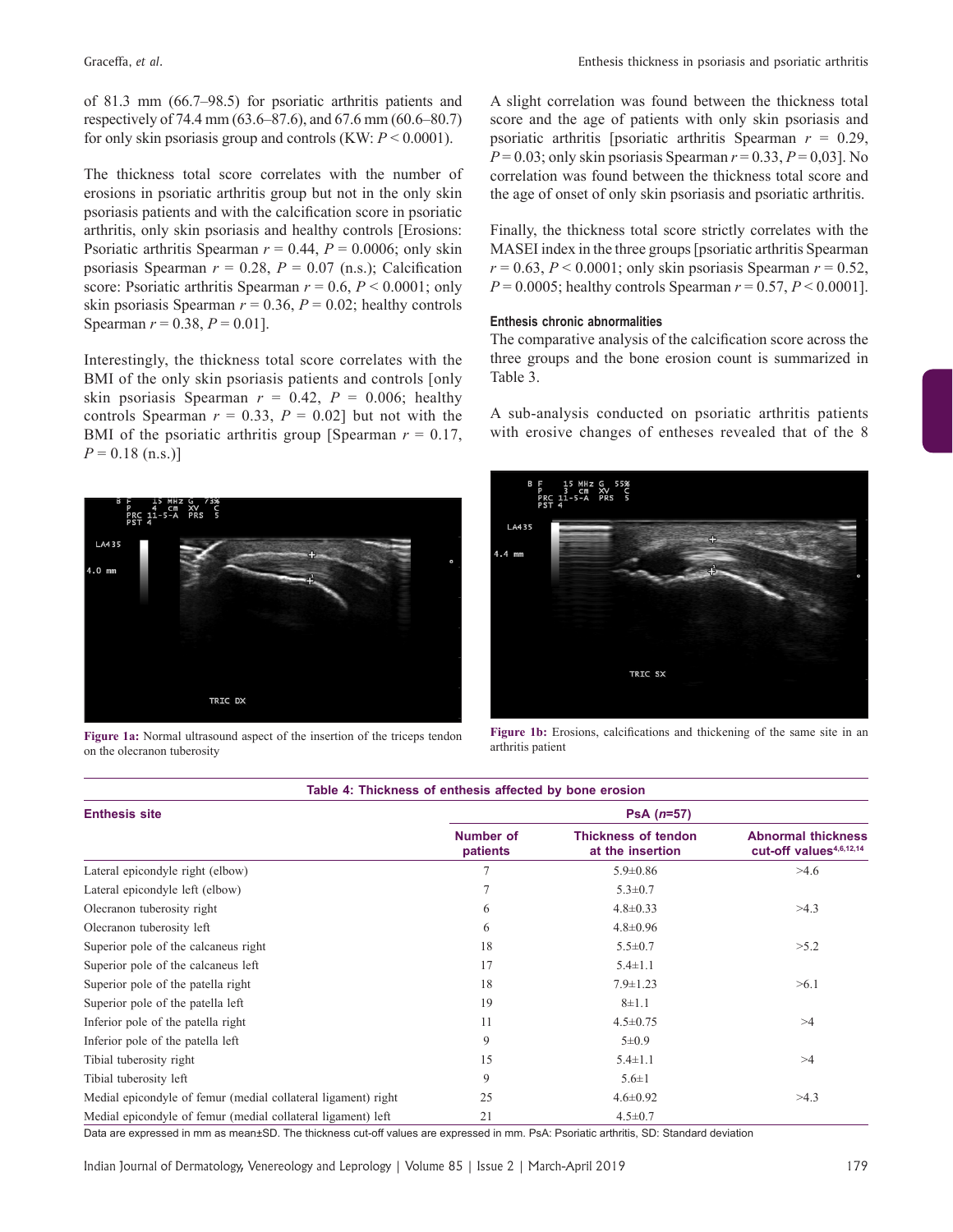

**Figure 2a:** Normal ultrasound aspect of medial collateral ligament at the insertion on medial epicondyle of femur



**Figure 2b:** Erosion, calcifications and thickening of the same site in an arthritis patient

entheses examined, erosive changes were observed mainly at the following sites: (i) medial epicondyle of femur, (ii) superior pole of the patella, and (iii) superior pole of the calcaneus.

It isimportant to note that the average thickness of the entheses affected by bone erosions increased compared to the normal values [Table 4].

#### **Discussion**

Ultrasoundhasarelevantroleinthediagnosisandmanagement of psoriatic arthritis mainly owing to its capacity to diagnose clinically undetectable arthritis and enthesitis. Moreover, previous reports have indicated the usefulness of ultrasound in detecting signs of enthesitis in only skin psoriasis patients without clinical signs of inflammatory arthritis.<sup>8-10,13</sup>

The purpose of our study was to clarify whether ultrasound measurement of enthesis thickness allows differentiation of patients with only skin psoriasis from psoriatic arthritis patients with asymptomatic enthesitis.

In our opinion, the thickness measurement represents the most reproducible method for assessing the inflammatory enthesitis. In fact, the power Doppler signal may not be detected even during the course of inflammation, especially in the very early stages of the disease. On the contrary, findings such as calcifications or erosions are expression of chronic inflammation and irreversible damage. $11,12,19$ 

Our analysis showed (for the first time), that the major differences in thickness between psoriasis cases with and without psoriatic arthritis were at the following enthesis sites: (i) olecranon tuberosity and (ii) superior pole of the patella [Table 2]. Therefore, these two should be regarded as critical when scanning for enthesitis by ultrasound in psoriatic patients. Regarding the comparative analysis of the entheseal thickness between only skin psoriasis and healthy controls, we found statistically significant differences at the lateral and medial entheses of the elbow at the level of the superior pole of the patella and at the tibial insertion of the patellar tendon.

Our data is consistent with the hypothesis suggested by recent studies that a subclinical involvement of tendons and entheses is present in these patients.<sup>10,14</sup>

From a histopathological viewpoint, the tendon thickening detected by ultrasound may be explained by the disorganization of the normal fibrillar architecture, which is already present in the very early stages of the disease, as reported in recent studies.2

Another novel finding of the present study was the measurement of the thickness of the medial collateral ligament at the site of the femoral origin. Although the clinical relevance of the above‑mentioned site is emphasized by the fact that it is included in the Leeds score, it has never been investigated by ultrasound in either only skin psoriasis or psoriatic arthritis. Our ultrasound data shows that the thickness of enthesis at this site is increased in psoriatic arthritis, but not in only skin psoriasis and healthy controls [Table 2]. It may be noted that this site was the only one where there were no thickness differences between only skin psoriasis and healthy controls [Table 2]. The significance of this last finding is at present unknown.

The fact that the enthesis thickness correlates with BMI and the age of the patients implies that there are many factors which could influence the enthesis thickness; nevertheless, interestingly we found a strong correlation between the thickness total score and the number of erosions.

In particular, in psoriatic arthritis patients the highest enthesis thickness was seen in areas where bone erosions were also present. These findings together with the data of a correlation between the enthesis thickness and the degree of calcification may indicate that thickening is an alteration closely linked to damage of the enthesis [Figure 1].

Once again, the medial epicondyle of femur was the commonest site of involvement in psoriatic arthritis because erosive changes were seen in 50% of the patients studied [Figure 2].